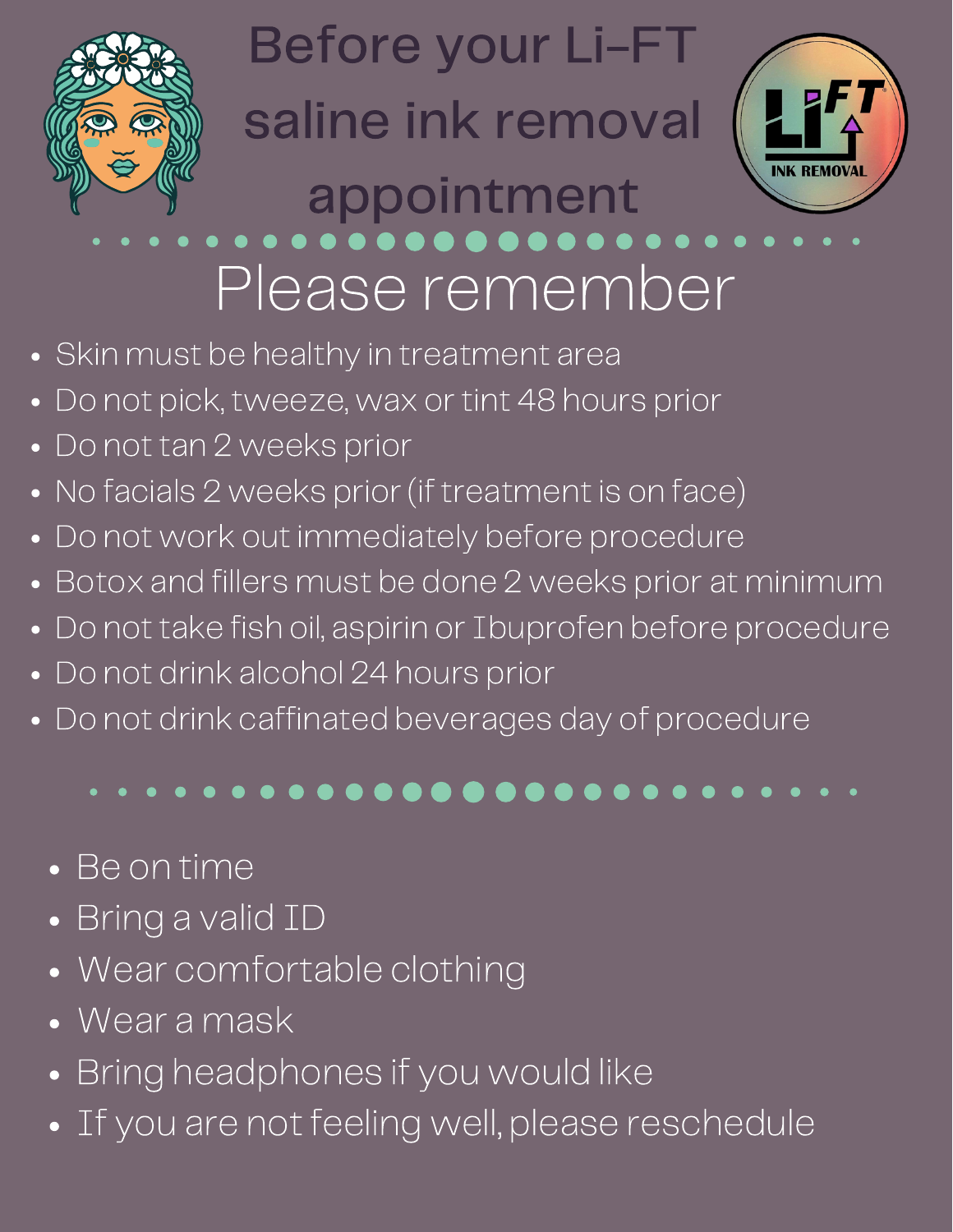

 $\bullet\quad\bullet\quad\bullet\quad$ 

## After your Li-FT

## saline ink removal

# appointment



It is critical to follow all aftercare instructions to prevent complications, scarring and to achieve optimum results. Please read carefully.

#### Do:

- Keep area clean and open to the air at all times.
- Clean by blotting area with saline- medical grade NOT CONTACT SOLUTION 3-4 times a day using a paper towel or gauze.
- Once all scabbing has naturally fallen off, apply one drop of Vitamin E Oil (provided) 3-4 times throughout the day for a minimum of 4 weeks, or until next lightening session.
- Treat area with TLC
- Book your next session for 8 weeks minimum after treatment

#### Do not:

- Occlude area in any way. This means no bandages or covering area.
- Ice the area
- SOAK the treated area in water. You can shower as normal but keep the area out of the shower spray the best you can and do not let the area stay wet for more than a few minutes. It is best to keep it dry but if you do get it wet gently pat dry.
- NO BATHING, SWIMMING, SAUNAS, HOT TUBS, TANNING, OR EXERCISE, NO EXCEPTIONS